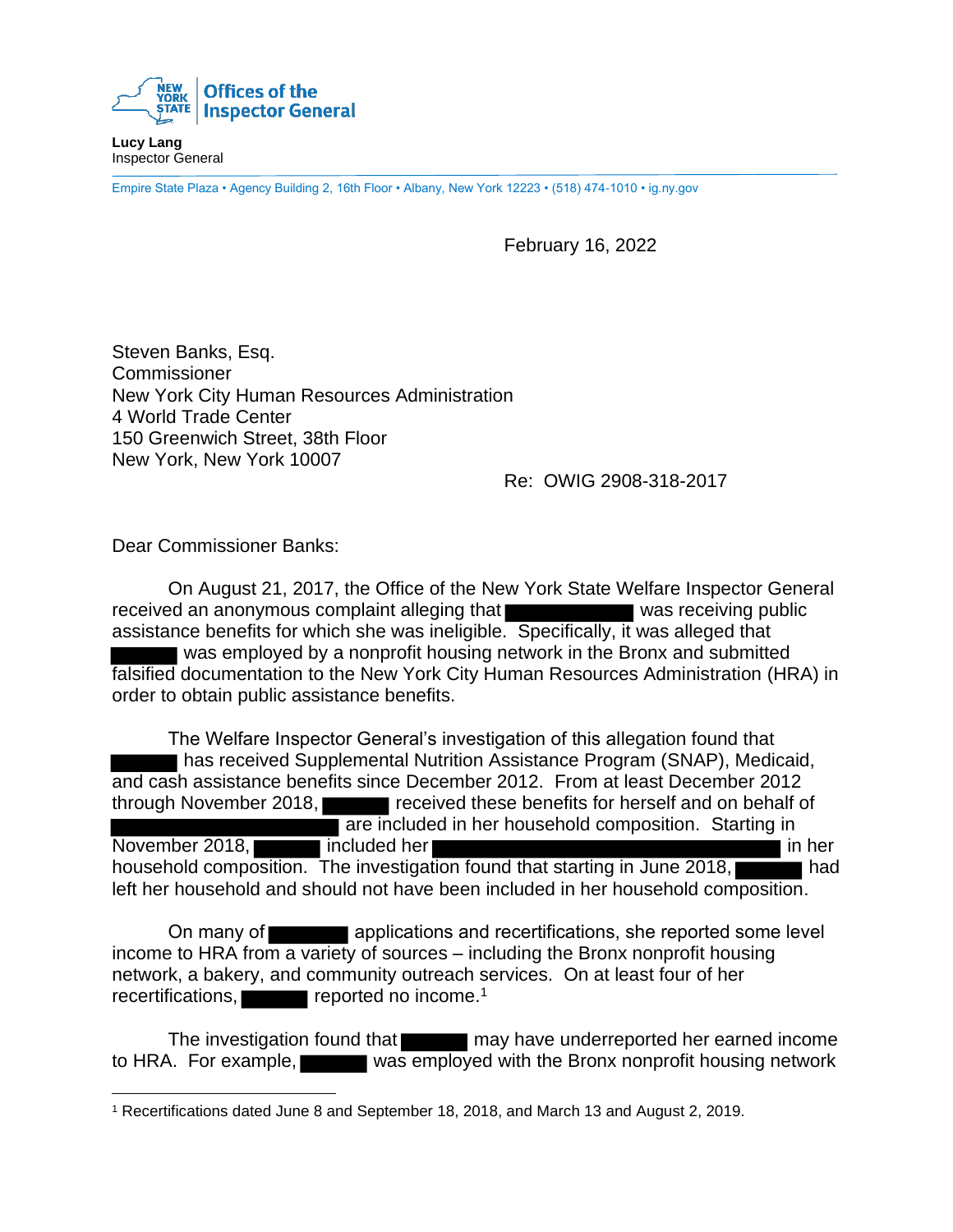as a senior case manager from August 12, 2015 through March 3, 2018, where she earned a total of \$82,214.94 during this period. However, on information and belief, I first reported her employment with this nonprofit to HRA in 2016, advising that she earned either \$11 or \$12/hour.<sup>2</sup> In another example,  $\blacksquare$  was employed with a bakery from August 2013 to July 2014, where she earned a total of \$5,550.49. Yet reported this employment on only one application in October 2013, when she advised that she earned \$217 per week through this employment.

also failed to accurately report to HRA other sources of income. From a review of her bank records, the Welfare Inspector General found she received a total of more than \$7,595 from several nonprofit service providers and a pizzeria. Moreover, made cash deposits into her bank accounts totaling \$51,559, and another individual transferred approximately \$28,378 to an account held by

In addition, the investigation found **the contract of the example of approximately** \$14,221 in unemployment insurance benefits from the New York State Department of Labor from January 25, 2013 through April 10, 2018, which she failed to report to HRA. In January 2018, HRA sought to recoup from \$4,843.85 in overpayments based on her receipt of unemployment insurance benefits, and HRA has recouped a total of \$2,543.37 as of October 2021.

Lastly, the Welfare Inspector General notes that HRA failed to maintain a complete set of applications for in the HRA viewer. applications and recertifications dated December 28, 2015; February 3, 2016; and September 18, 2018, were unavailable.

Accordingly, I am referring this matter to HRA for review of **Example 19 benefits** eligibility from December 2012 to present to determine whether an adjustment and/or further recoupment is necessary.

Please advise me of any action taken by HRA in response to this referral within 45 days of the date of this letter. If you require further information, please contact Deputy Inspector General Jessica Silver at

Sincerely,

Lucy Lang Acting Welfare Inspector General

 $2$  The recertification application dated December 28, 2015 is incomplete. As such, the Welfare Inspector General does not know the amount of income, if any, **Example 20** reported on this application.